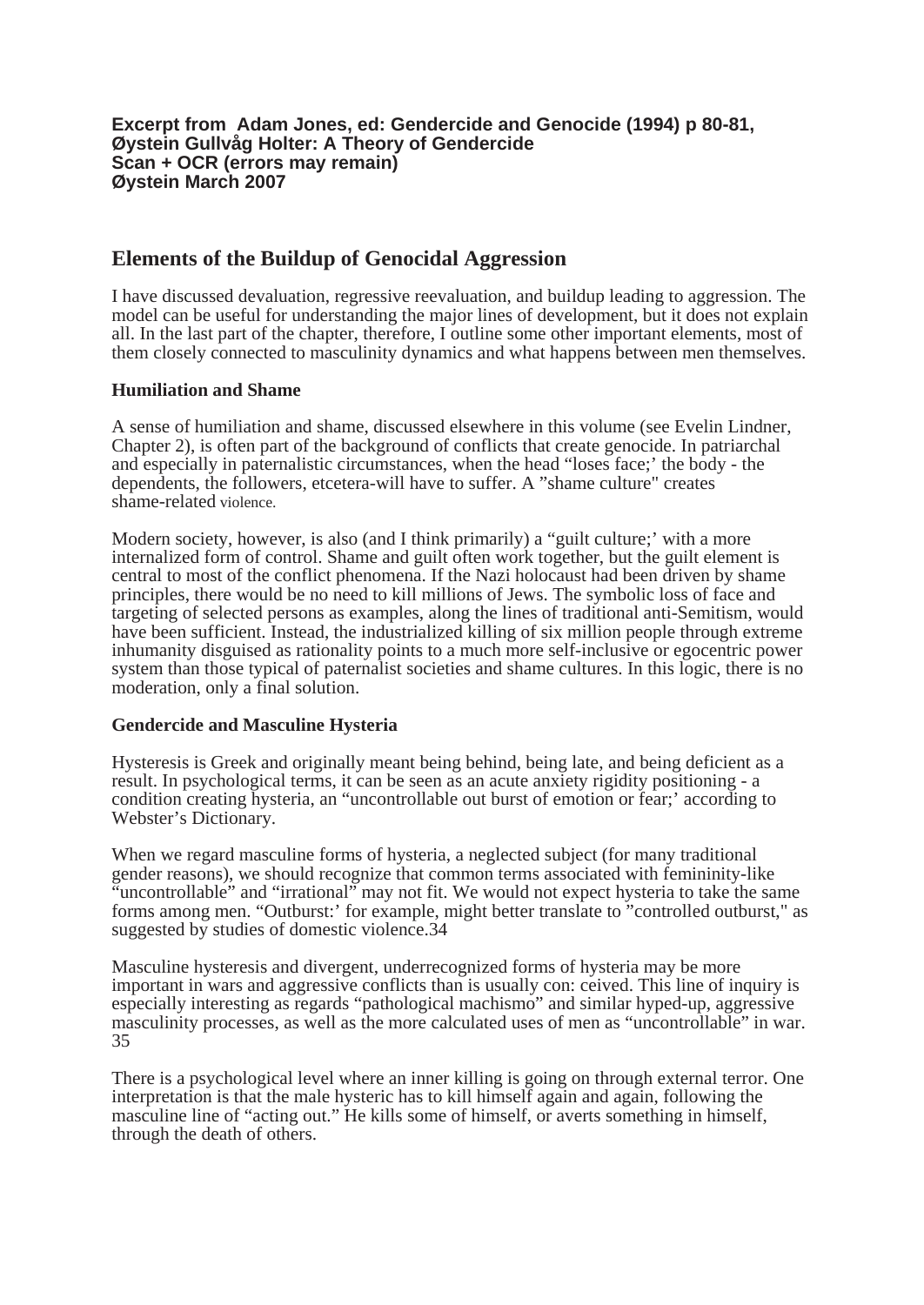This is often reflected in authoritarian propaganda. There is a feeling of pollution; the man must cleanse himself. In the words of race ideologist Hans Gunther: "This act of overcoming ourselves is rewarded by the knowledge of participating in a spirit which... determines the course of natural selection."36 This action/reaction can be seen as a low-key, background process in most "normal" masculinity of the twentieth century, not just as a particular feature of some men in certain contexts. It is when this process becomes personally extreme and sociologically encouraged, that is, when this masculinity is provided with power, money, and weapons, that the consequences of the syndrome become extreme. Men's blood lust in modern wars has mainly been the product of extreme circumstances, either incidentally among normal soldiers under dehumanizing conditions and bad officers, or in more institutional forms like specialized terror troops.3?

A pattern of anxiety, rigidity, and aggression is found also in civil life studies of men's violence against women. One type of violent man is described as rather more passive or weak than the male ideal, even too kind-until he hits a woman, usually his partner or spouse. There are also more traditional masculine variants, but these may be in the minority.38 Further, "kind" men seem to hit women in quite specific situations, usually those that create a sense of panic. Most typical is a situation of acute sexual jealousy. The panic is associated with a feeling of loss of self or intense reification. It is as if the man freezes before he hits-shrinking into an absolute zero. The phenomenology of wife battering can be associated with the anxiety/rigidity just described. (..)

# **Victimization (Mobbing) and Scapegoating**

Like the link between racism and sexism, victimization and scapegoating are so common that they can be seen as intrinsic to genocidal and gendercidal conflicts. Civil life research into mobbing processes is therefore relevant. If hysteresis, sociologically speaking, creates a tremendous pressure toward projection-getting rid of, "cleansing;' "giving birth through death" -it becomes more understandable why aggressive but still "rationalist" strategies like Nazism and Stalinism were also constantly linked to civil life and military mobbing and scapegoating processes. There was widespread anti-Semitism even in the U.S.Army in World War n. The projective system is a central part of the aggression itself. It may appear in seemingly senseless ways, like neighbors who become incoherent and start shooting at each other in war-torn Sarajevo, but this is often camouflage.39 One cannot, for example, reduce Serbian "cleansing" in Bosnia and Kosovo to groups of men acting out old male hunting roles.4O There is a strategic purpose at the core, and if it can be hidden behind notions of age-old warrior masculinity or other metaphysics, so much the better. The victimization process serves to give a policy of aggression its populist mask-a notion that all who support the policy will profit, great and small, as with the appeal to all Germans to share the confiscated Jewish property.

The victimization process, then, serves at least three main purposes: (a) to function as a terror weapon, (b) to widen the basis of support, and not least (c) to hide the political purpose of the regime. In the Nazi dream Reich, class difference would no longer be a problem; all Aryans would be powerful and free. Killing the Jews was the mobbing logic's answer to the problems of Germany and capitalism. As the victimization process escalates, participation is ensured by force. For example, prisoners are turned into informers. Many Nazi camp survivors carried a burden of shame Mobbing principles serve as inner control mechanisms in aggressive regimes, destroying democracy and solidarity. Studies of mobbing in civil life show how the victim is positioned as a target of projections, leading to a destruction of the sense of self. This indirect aggression is a primary cause of long-term psychological harm.

### **Creating Race-Gender**

If gendercide is caused by a combination of power and masculinity processes, we may look at the intermediate positions. What are the links between the two? How are power imperatives translated into gender system terms, mobilizing men?